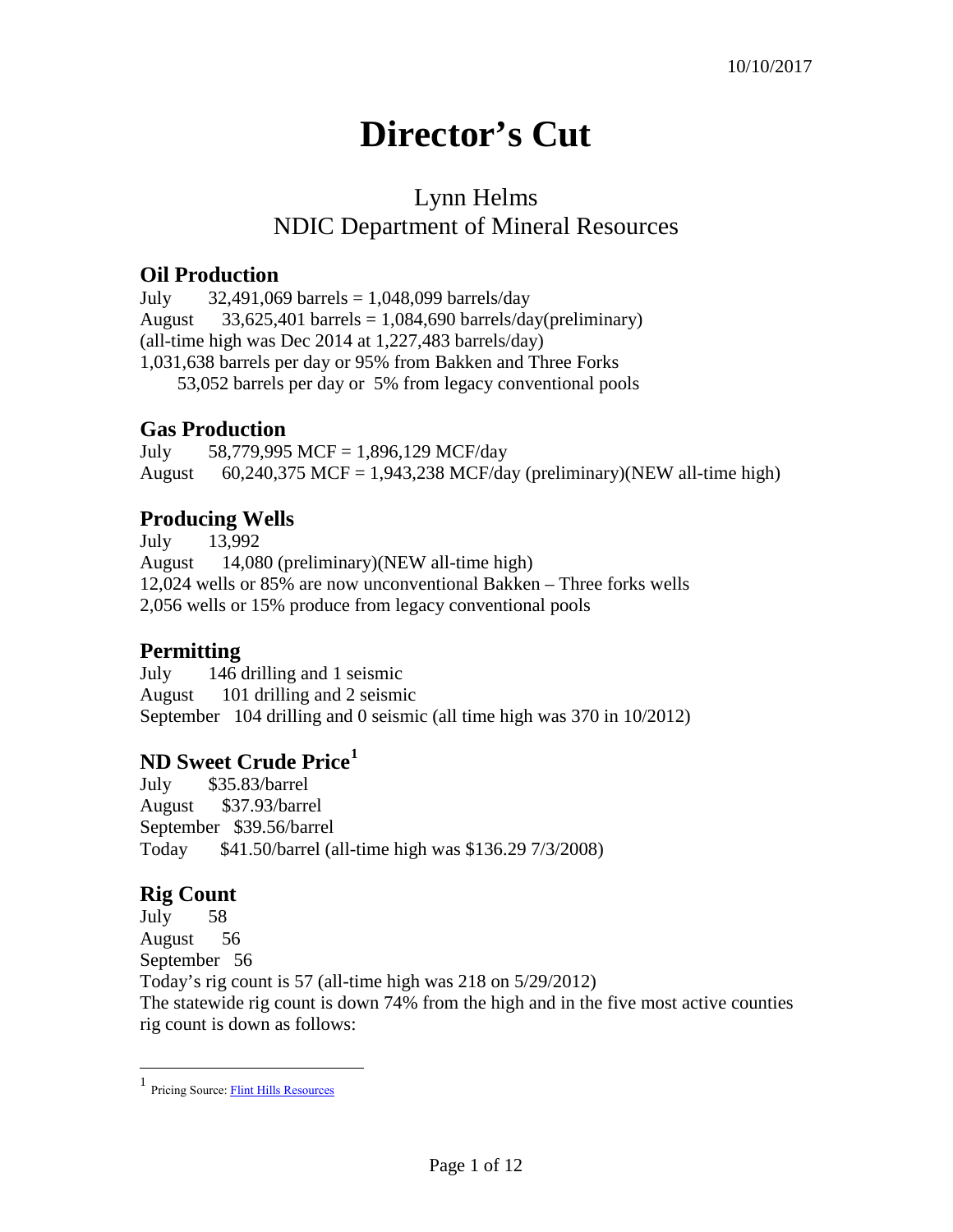Divide -100% (high was 3/2013) Dunn -74% (high was 6/2012) McKenzie -67% (high was 1/2014) Mountrail -73% (high was 6/2011) Williams -75% (high was 10/2014)

#### **Comments:**

The drilling rig count increased two from July to August, then remained unchanged from August to September, and is currently up one from September to today. Operators have shifted from running the minimum number of rigs to incremental increases and decreases as WTI oil price moves between \$40 and \$50/barrel. If WTI drops below \$45/barrel for more than 30 days rig count is expected to drop. If WTI remains above \$55/barrel for more than 90 days rig count is expected to rise.

The number of well completions has become highly variable from 95(final) in July to 63 (preliminary) in August.

Oil price weakness is now anticipated to last through calendar year 2017. OPEC met the last week of August and decided to extend production cuts for nine months, but compliance has been less than 100%. OPEC meets again in November and members are currently discussing support for extending cuts to mid-2018. The markets are watching to see if US shale production offsets OPEC cuts. US crude oil inventories rose due to hurricanes, but have fallen the last two weeks. IEA and EIA have raised estimates for 2017 and 2018 demand.

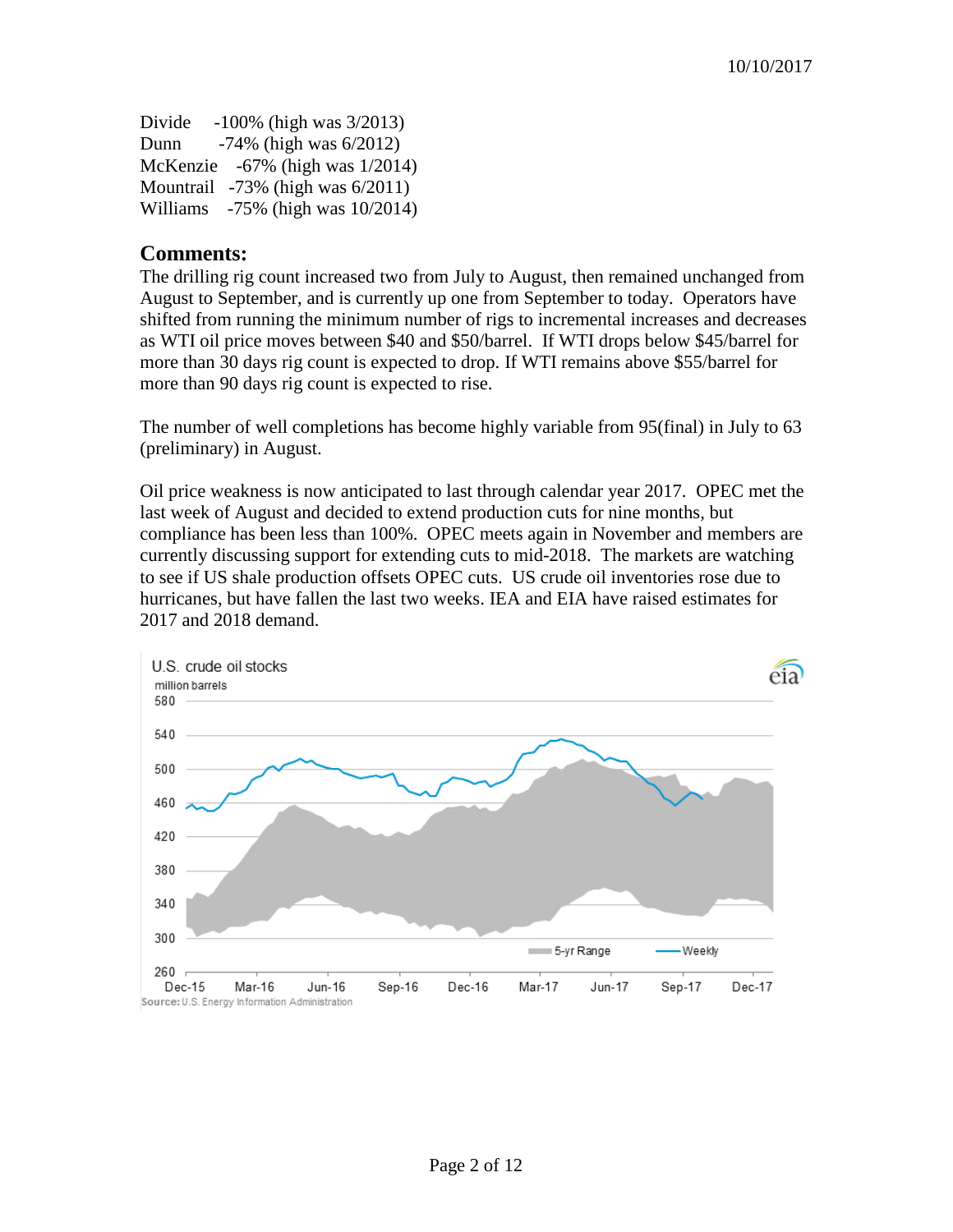

#### World liquid fuels production and consumption balance

There were two significant precipitation events, two days with wind speeds in excess of 35 mph (too high for completion work), and no days with temperatures below -10F.

Over 99% of drilling now targets the Bakken and Three Forks formations.

Estimated wells waiting on completion<sup>[2](#page-2-0)</sup> is 863, down 26 from the end of July to the end of August.

Estimated inactive well count<sup>[3](#page-2-1)</sup> is 1,498, up 20 from the end of July to the end of August.

Crude oil take away capacity including rail deliveries to coastal refineries is more than adequate.

Low oil price associated with crude oil inventories that remain near the five-year average high continues to limit drilling rig count. Utilization rate for rigs capable of 20,000+ feet is 35-40% and for shallow well rigs (7,000 feet or less) 25-30%.

<span id="page-2-0"></span><sup>&</sup>lt;sup>2</sup> The number of wells waiting on completions is an estimate on the part of the director based on idle well count and a typical five year average. Neither the State of North Dakota, nor any agency officer, or employee of the State of North Dakota warrants the accuracy or reliability of this product and shall not be held responsible for any losses caused by this product. Portions of the information may be incorrect or out of date. Any person or entity that relies on any information obtained from this product does so at his or her own risk.

<span id="page-2-1"></span><sup>3</sup> Includes all well types on IA and AB statuses.

IA= Inactive shut in  $\geq$ 3 months and  $\leq$ 12 months

AB= Abandoned (Shut in >12 months)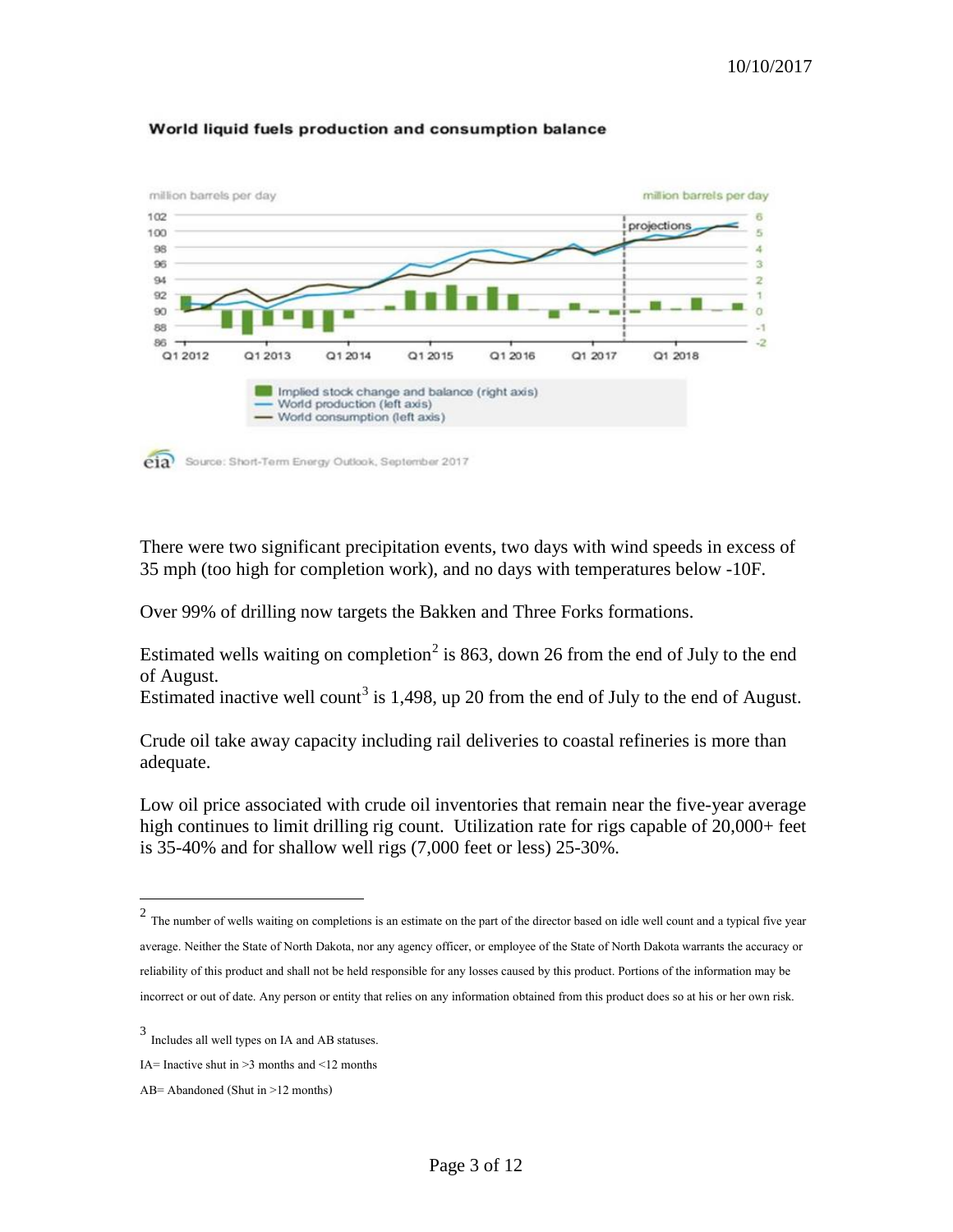Drilling permit activity decreased 31% from July to August then increased 3% from August to September. Operators continue to maintain a permit inventory that will accommodate increased drilling price points within the next 12 months.

Rigs actively drilling on federal surface in the Dakota Prairie Grasslands increased one to two.

Activity on the Fort Berthold Reservation is as follows: 13 drilling rigs (3 on fee lands and 10 on trust lands) 229,639 barrels of oil per day  $(149, 459$  from trust lands & 80,180 from fee lands) 1,723 active wells (1,202 on trust lands & 521 on fee lands) 85 wells waiting on completion 431 approved drilling permits (342 on trust lands & 89 on fee lands)

Seismic activity is slowing. There are 3 surveys active, 0 recording, 0 NDIC reclamation projects, 0 remediating, 1 suspended, and 1 permitted.

North Dakota leasing activity is limited to renewals and top leases in the Bakken - Three Forks area.

US natural gas storage is now 0.2% below the five-year average indicating potential for positive price improvement in the future. North Dakota shallow gas exploration could be economic at future gas prices, but is not at the current price. The operator of the exploration well (file 27235) in Emmons County has cancelled all other permits in the area and the well was plugged on 7/28/17.

The price of natural gas delivered to Northern Border at Watford City is up \$0.06 at \$2.50/MCF. This results in a current oil to gas price ratio of 17 to 1. The percentage of gas flared increased to 14%. The Tioga gas plant input was up 6% to 89% of capacity. The expansion of gas gathering from south of Lake Sakakawea is starting up and the crude oil and natural gas liquids transfer lines have been approved pending geotechnical work this summer. The August Bakken capture percentage was 87% with the daily volume of gas flared from July to August up 40 MMCFD. The historical high flared percent was 36% in 09/2011.

Gas capture statistics are as follows: Statewide 86% Statewide Bakken 87% Non-FBIR Bakken 89% FBIR Bakken 77% Trust FBIR Bakken 73% Fee FBIR 90%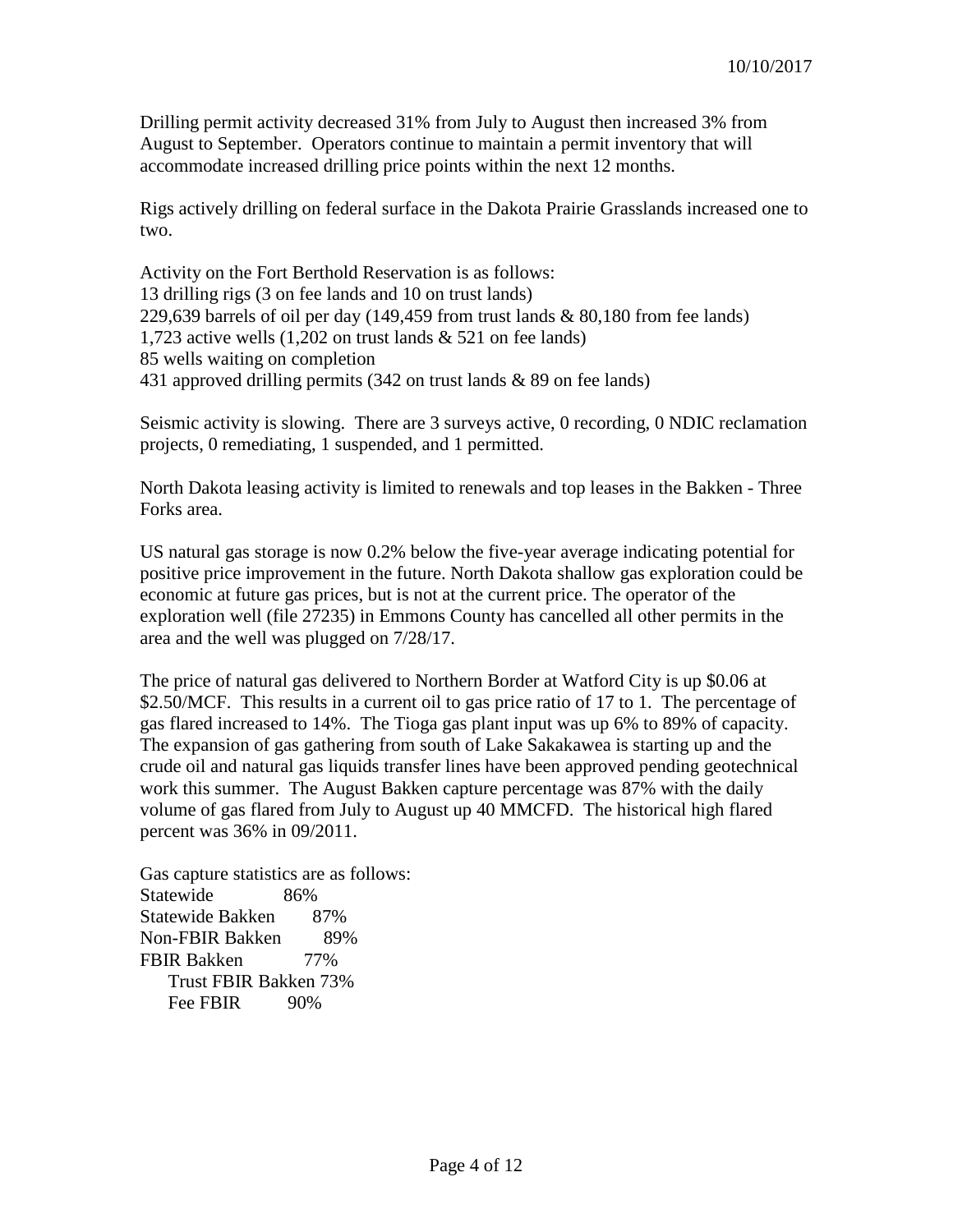77% January 1, 2015 through March 31, 2016 80% April 1, 2016 through October 31, 2016 85% November 1, 2016 through October 31, 2018 88% November 1, 2018 through October 31, 2020 91% beginning November 1, 2020

**BIA** has published a new final rule to update the process for obtaining rights of way on Indian land. The rule was published 11/19/15 and became effective 12/21/15. The final rule can be found at [https://www.federalregister.gov/articles/2015/11/19/2015-](https://www.federalregister.gov/articles/2015/11/19/2015-28548/rights-of-way-on-indian-land) [28548/rights-of-way-on-indian-land.](https://www.federalregister.gov/articles/2015/11/19/2015-28548/rights-of-way-on-indian-land) On 3/11/16, the Western Energy Alliance filed a complaint and motion for a temporary restraining order and/or a preliminary injunction. On 4/19/16, the US District court for the District of North Dakota issued an order denying the motion for a preliminary injunction. Secretary Zinke has expressed interest in revising right of way rules to simplify and speed up the process.

**BLM** has published a new final rule 43 CFR Parts 3100, 3160 and 3170 to update and replace its regulations on venting and flaring of natural gas effective 1/17/16. The final rule can be viewed online at [https://www.blm.gov/programs/energy-and-minerals/oil](https://www.blm.gov/programs/energy-and-minerals/oil-and-gas/operations-and-production/methane-and-waste-prevention-rule)[and-gas/operations-and-production/methane-and-waste-prevention-rule.](https://www.blm.gov/programs/energy-and-minerals/oil-and-gas/operations-and-production/methane-and-waste-prevention-rule) North Dakota, Wyoming, Montana, Western Energy Alliance, and IPAA filed for a preliminary injunction to prevent the rule going into effect until the case is settled. A hearing in Casper, Wyoming was held 1/6/17. On 1/16/17 the court denied all of the petitioners' motions for preliminary injunctions. On 2/3/17 the US House of Representatives voted 221-191 to approve a Congressional Review Act resolution against the rule. On 3/28/17 President Trump issued an executive order which in part directs "The Secretary of the Interior shall review the following final rules, and any rules and guidance issued pursuant to them, for consistency with the policy set forth in section 1 of this order and, if appropriate, shall, as soon as practicable, suspend, revise, or rescind the guidance, or publish for notice and comment proposed rules suspending, revising, or rescinding those rules:". This rule is included in the list as item (iv). North Dakota plans to continue active participation in the litigation of this rule until the BLM takes final action eliminating the rule. The Senate voted 51 to 49 against the CRA, allowing the rule to remain in effect. On 6/27/17 U.S. D. Ct. Judge Skavdahl granted BLM's motion to extend the merits briefing schedule by 90 days, based on BLM's APA 705 stay and BLM's representations regarding its plans to reconsider the VF Rule. Opening briefs were filed 7/3/17. On 7/5/17 California and New Mexico sued BLM in the U.S. District Court for the Northern District of California, seeking a declaratory judgement that BLM's APA 705 stay was illegal and vacating the stay. The relief they request would vacate the stay of the January 2018 compliance et al deadlines, bringing them all back into force. BLM officials encouraged North Dakota to intervene. On 7/12/17 a group of NGOs including the Fort Berthold Protectors of Water and Earth Rights filed a separate suit against the BLM in federal court in the U.S. District Court for the Northern District of California, seeking a declaratory judgement that BLM's APA 705 stay was illegal and vacating the stay. California and New Mexico, along with various environmental groups, have challenged BLM's stay in the Northern District of California, and filed a motion for summary judgment on 7/26/17. On 8/24/17 North Dakota filed a response supporting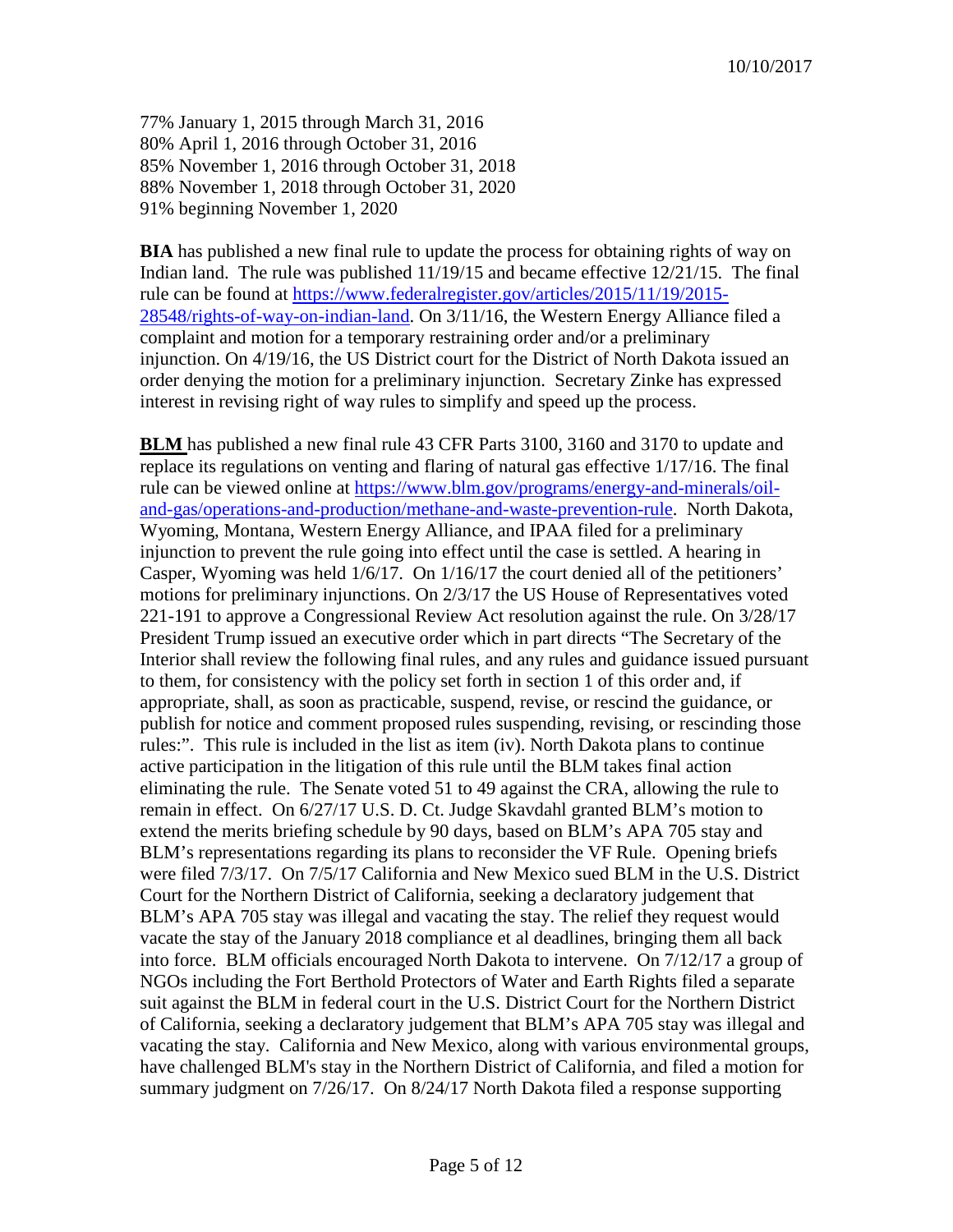BLM's motion, a motion to intervene, and a motion to change venue to Wyoming in an attempt to prevent all of the litigation regarding the timing of the Flaring Rule, including the future rulemakings further extending compliance deadlines that BLM has stated that it intends to publish, could end up in front of the magistrate judge in the Northern District of California instead of Judge Skavdahl in Wyoming. On 10/04/17 the federal magistrate judge in the Northern District of California granted the summary judgement motion by California, New Mexico, and several NGOs throwing out BLM's administrative and temporary postponement of several of the future rules compliance dates/obligations. On 10/05/17 the BLM issued a Federal Register Notice for a proposed rule that if finalized will delay certain requirements of the BLM Rule until January 17, 2019. Comments must be submitted no later than 11/04/17. North Dakota is considering comments to (1) support BLM's decision to delay certain compliance requirements and (2) continue to make the record that BLM exceeded its authority to promulgate the rule in the first place with particular emphasis on the specific/unique North Dakota considerations at issue. BLM, the states of CA & NM, and the NGOs supporting the current final rule have response briefs due on November  $6<sup>th</sup>$  in the WY court. North Dakota's reply brief is then due November 22nd. This is an expedited briefing schedule set by Judge Skavdahl along with his earlier acknowledgment for deciding the merits of this case before the major compliance requirements of the current final rule take effect in January of 2018.

**BLM** revised final regulations for hydraulic fracturing on federal and Indian lands were published in the CFR on 3/26/15 and they were scheduled to go into effect 6/24/15. North Dakota, Colorado, Utah, Wyoming, Western Energy Alliance, and IPAA filed for a preliminary injunction to prevent the rules going into effect until the case is settled. Following a lengthy hearing in Casper, Wyoming on 6/23/15, the court issued a stay on the rules. On 9/30/15 the court granted a preliminary injunction, preventing the rules from being enforced until litigation on the rule is final. The  $10<sup>th</sup>$  Circuit Court of Appeals issued an order 3/10/16 denying the industry alternative motion for a stay. On 6/21/16 the court found the rule to be unlawful and ordered it set aside. The plaintiffs filed a motion with the US Court of Appeals for the Tenth Circuit to dismiss the appeal of the preliminary injunction. The Department of Justice on behalf of the BLM and the intervening environmental groups filed an appeal of the decision on the rule and oppose the motion to dismiss the appeal of the preliminary injunction. The North Dakota Response Brief to the US Court of Appeals for the Tenth Circuit was filed 9/15/16. NDIC comments on the rule can be found at [http://www.nd.gov/ndic/ic-press/BLM](http://www.nd.gov/ndic/ic-press/BLM-comments-120625.pdf)[comments-120625.pdf.](http://www.nd.gov/ndic/ic-press/BLM-comments-120625.pdf) On 3/28/17 President Trump issued an executive order which in part directs "The Secretary of the Interior shall review the following final rules, and any rules and guidance issued pursuant to them, for consistency with the policy set forth in section 1 of this order and, if appropriate, shall, as soon as practicable, suspend, revise, or rescind the guidance, or publish for notice and comment proposed rules suspending, revising, or rescinding those rules". This rule is included in the list as item (i). On 5/4/2017 BLM filed a request asking the court to hold the appeal in abeyance as it will "soon" initiate a rulemaking process to revise or rescind the 2015 Rule, that it had the authority to issue the Rule, but conceding that the Rule does not reflect BLM's current priorities or policies, as reflected in certain recent Presidential Executive Orders. After the BLM submitted its filings the 10th Circuit Court Appeals immediately directed the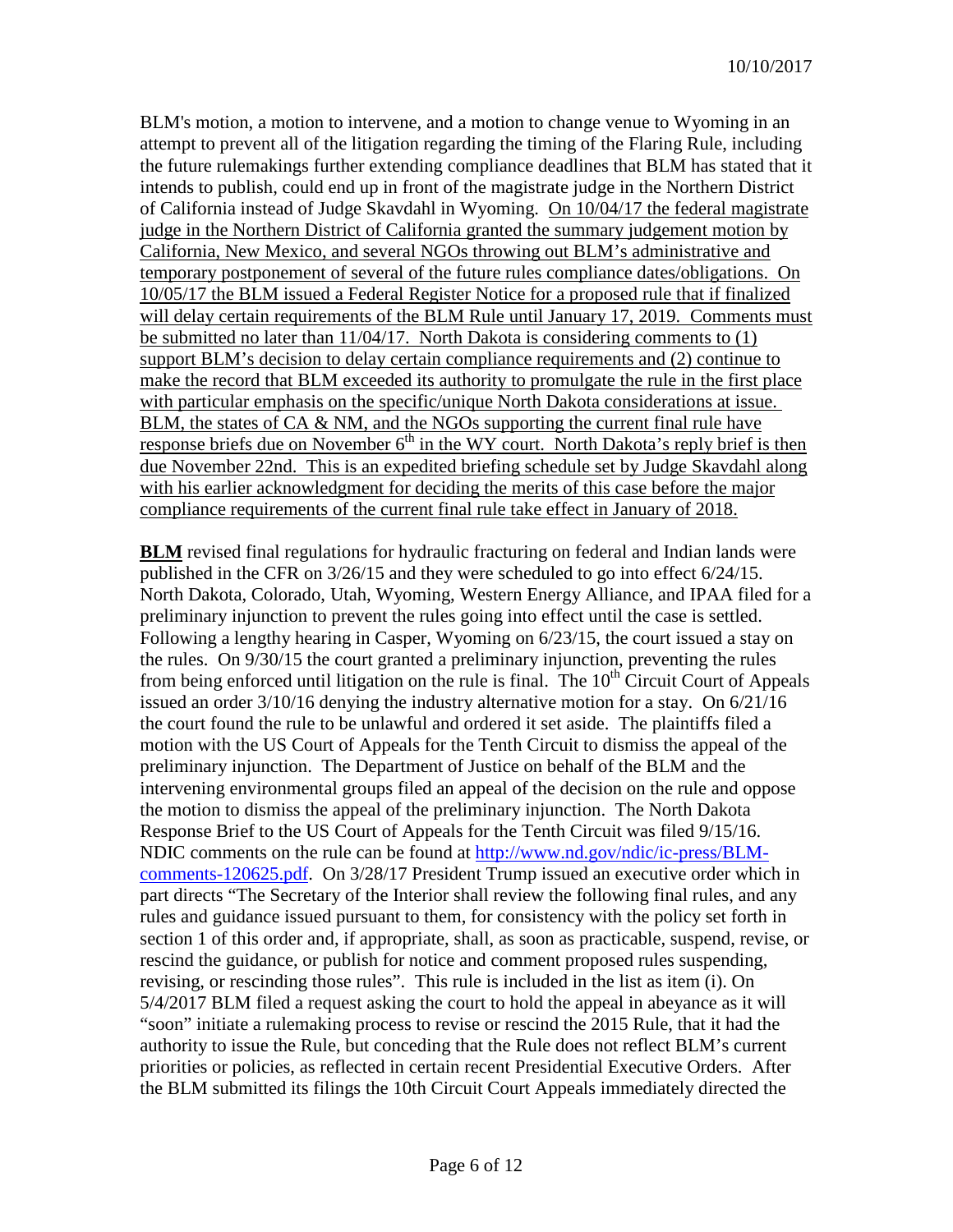petitioners (including North Dakota) and the intervenors to file briefs by 6/5/17 to respond to BLM's position. Two amicus groups that submitted merits briefs (the law school professors and former DOI officials) filed supplemental amicus briefs on the questions posed by the Court following the change of Administrations. The Court's Supplemental Order authorized the filing of these additional amicus briefs. Both briefs seek to capitalize on the BLM's continued insistence that it had the authority to issue the Rule (but concede that the 2015 HF Rule does not reflect BLM's current priorities or policies as reflected in certain recent Presidential Executive Orders). The two amicus groups solicit the Court to rule on the merits of the BLM and NGO appeals and to overturn the District Court decision, actually asking the Court to issue an advisory opinion on the BLM's authority. In addition to addressing the NGO arguments, North Dakota will respond to these two briefs in the context that all three parties are asking the Court to do what it is prohibited from doing by Article III of the U.S. Constitution. North Dakota filed a response brief 6/20/17 in support of the BLM action to put the rule in abeyance and take final action vacating the rule. Oral arguments before the  $10<sup>th</sup>$  Circuit took place 7/27/17. A recording of the oral arguments is now available on the home page of the court's website [http://www.ca10.uscourts.gov.](https://urldefense.proofpoint.com/v2/url?u=http-3A__www.ca10.uscourts.gov&d=DwMGaQ&c=2s2mvbfY0UoSKkl6_Ol9wg&r=-wqsZnBxny594KY8HeElow&m=Ul_VtJUX6iW5pvHjCcBxUWtskC0F4Dhry3sPtcEHvCw&s=laRHiLDv5w8otcQWQjpn82WMieoB2AZ-Q4M1LFQPL5s&e=) NDIC filed comments supporting BLM's rescission of the rule that can be found at [http://www.nd.gov/ndic/ic-press/dmr](http://www.nd.gov/ndic/ic-press/dmr-blm-comment17-9.pdf)[blm-comment17-9.pdf.](http://www.nd.gov/ndic/ic-press/dmr-blm-comment17-9.pdf) On 09/21/17 the 10th Circuit issued a split (2-1) decision to dismiss the appeals as prudentially unripe, vacate the district court's judgment invalidating the rule, and remand with instructions to dismiss the underlying action without prejudice. The District Court's injunction against the rule remains in place until such time as the Court of Appeals issues its mandate to the District Court. The majority decision does not say what the status of the rule is today, but the implication is that the rule is in effect or at least is subject to being enforced.

**BLM** has published the North Dakota Greater Sage-Grouse Proposed Resource Management Plan Amendment and Final EIS. NDIC is evaluating whether the state needs to intervene in the lawsuit filed by Western Energy Alliance challenging the final plan. Information on the plan and EIS can be found at the following web addresses: [https://www.blm.gov/epl-front-](https://www.blm.gov/epl-front-office/eplanning/planAndProjectSite.do?methodName=dispatchToPatternPage¤tPageId=48797)

[office/eplanning/planAndProjectSite.do?methodName=dispatchToPatternPage&currentP](https://www.blm.gov/epl-front-office/eplanning/planAndProjectSite.do?methodName=dispatchToPatternPage¤tPageId=48797) [ageId=48797.](https://www.blm.gov/epl-front-office/eplanning/planAndProjectSite.do?methodName=dispatchToPatternPage¤tPageId=48797) On 6/7/17 Secretary Zinke issued Secretarial Order 3353 to establish an internal review team that, among other things, evaluated both federal sage-grouse plans and state plans and programs to ensure they are complementary and explored possible plan modifications with local economic growth and job creation in mind. On 8/10/17 Secretary of the Interior Ryan Zinke received a report from the Department of the Interior Sage-Grouse Review Team (DOI Team) regarding possible plan and policy modifications to complement state efforts to improve Greater Sage-Grouse conservation and economic development on public lands. The report is the final product required by Secretarial Order 3353 "Greater Sage-Grouse Conservation and Cooperation with Western States". The report, the cover letter from the Bureau of Land Management to the Secretary, and the memo from Secretary Zinke to Deputy Secretary David Bernhardt are available at [https://www.doi.gov/sites/doi.gov/files/uploads/so3353\\_memo\\_coverletter\\_report\\_08071](https://www.doi.gov/sites/doi.gov/files/uploads/so3353_memo_coverletter_report_080717.pdf) [7.pdf.](https://www.doi.gov/sites/doi.gov/files/uploads/so3353_memo_coverletter_report_080717.pdf) NDIC is evaluating whether the state needs to comment or intervene in the lawsuit filed by Western Energy Alliance challenging the final plan. The U.S. District Court for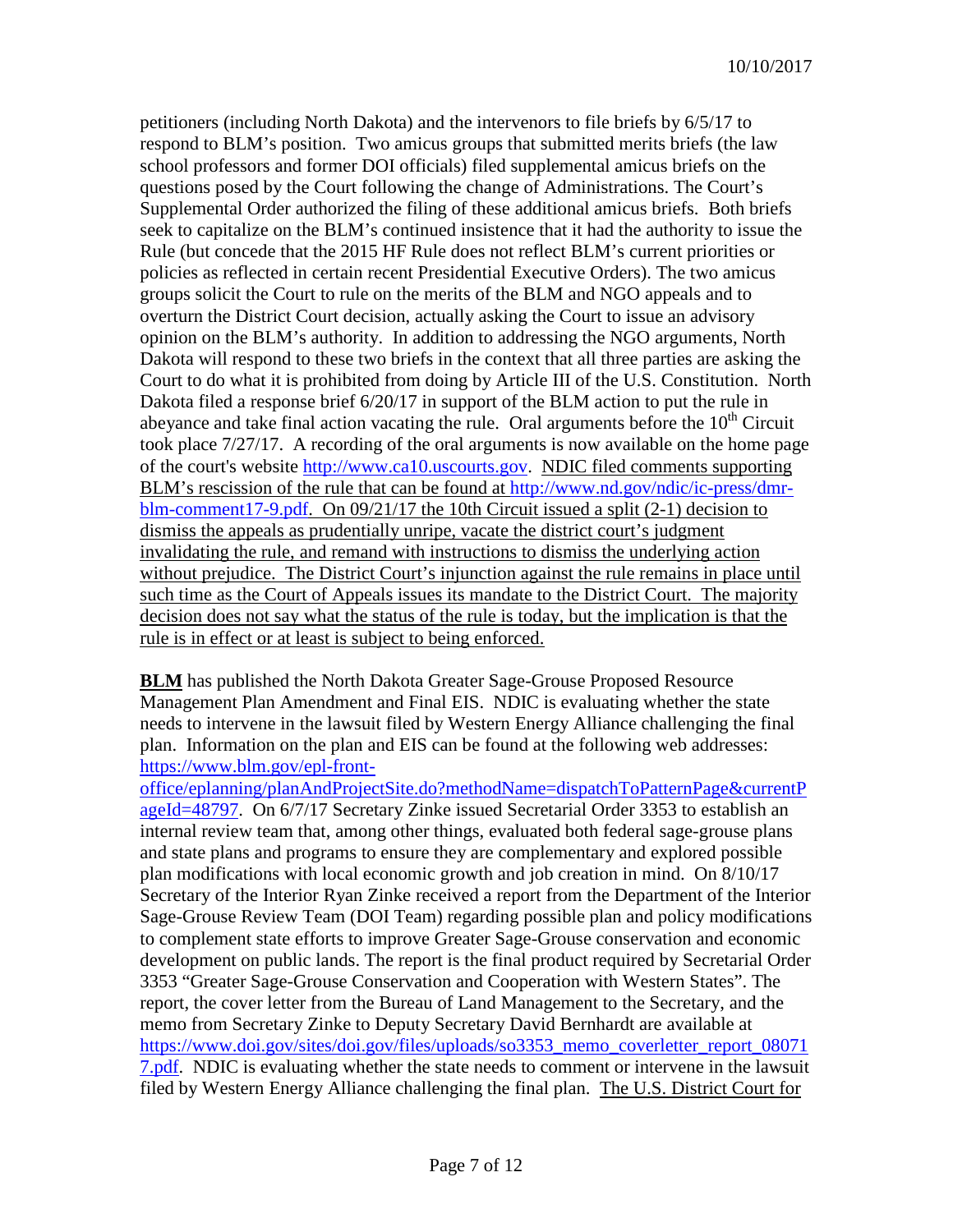the District of Nevada ruled in March 2017 that the BLM failed to adequately evaluate the designation of Sagebrush Focal Areas in its 2015 greater sage-grouse plan amendment for Nevada. In order to comply with the court's order and to address issues raised by various interested parties, and to consider recommendations in the August 4, 2017 report prepared by the Department of the Interior's Greater Sage-Grouse Review Team in Response to Secretary's Order 3353 (SO 3353), the BLM intends to consider amending these plans. The BLM will soon publish a Notice of Intent in the Federal Register to announce the beginning of a scoping process to solicit public comments on greater sage-grouse land management issues that could warrant land use plan amendments. The BLM also wants to receive input on whether that planning effort should occur through state-by-state amendment processes, and in particular looks forward to receiving comments from the Governors of each state. The notice has been sent to the Federal Register and is awaiting publication. Publication of the notice initiates a process that could eventually result in some changes, significant changes or no changes at all. The notice can be read on the BLM website: [https://on.doi.gov/2fNuFPt.](https://on.doi.gov/2fNuFPt)

**BLM** On 8/9/17 the DOI Interior board of Land Appeals stayed drilling on the Slawson Torpedo wells. The MHA Nation appealed the BLM decision to grant drilling permits because the well pad is located 600 feet from Lake Sakakawea although a 2012 tribal law requires the wells be 2,640 feet from the lake. The spacing unit for the wells contains private, federal, and state minerals while the surface location is on private land within the boundaries of the Fort Berthold Reservation. On 8/15/17 U.S. District Court Judge Daniel Hovland granted Slawson's request to continue drilling and on 8/29/17 extended the order allowing drilling through at least 10/31/17 when another hearing on the matter is scheduled.

**EPA** On 8/26/15 a coalition of environmental organizations filed a 60 day legal notice with the U.S. Environmental Protection Agency demanding more regulation of drilling and fracking waste. The groups are the Environmental Integrity Project, Natural Resources Defense Council, Earthworks, Responsible Drilling Alliance, San Juan Citizens Alliance, West Virginia Surface Owners Rights Organization, and the Center for Health, Environment and Justice. On 5/4/16 the same environmental groups filed suit against the EPA in the federal district court for the District of Columbia. The Plaintiffs Allege that EPA "has failed to meet its nondiscretionary duty" under the federal Resource Conservation and Recovery Act (RCRA ) to review and revise the RCRA Subtitle D solid waste regulations for O&G wastes every three years and that EPA last completed such a review in 1988 and that EPA has failed to review or revise the guidelines for state solid waste plans since 1981.

Plaintiffs want to force EPA to do two things-

1. Issue more stringent regulations for managing and disposing of O&G wastes, including on issues such as open-air pits and impoundments used for storing O&G wastewater, underground injection wells, and the transportation of O&G wastes by truck or pipeline.

2. Make the state solid waste plan guidelines more stringent and comprehensive. The document filed in the suit can be found at [http://environmentalintegrity.org/wp](http://environmentalintegrity.org/wp-content/uploads/2016-05-04-RCRA-OG-Wastes-Deadline-Suit-Complaint-FILED.pdf)[content/uploads/2016-05-04-RCRA-OG-Wastes-Deadline-Suit-Complaint-FILED.pdf](http://environmentalintegrity.org/wp-content/uploads/2016-05-04-RCRA-OG-Wastes-Deadline-Suit-Complaint-FILED.pdf)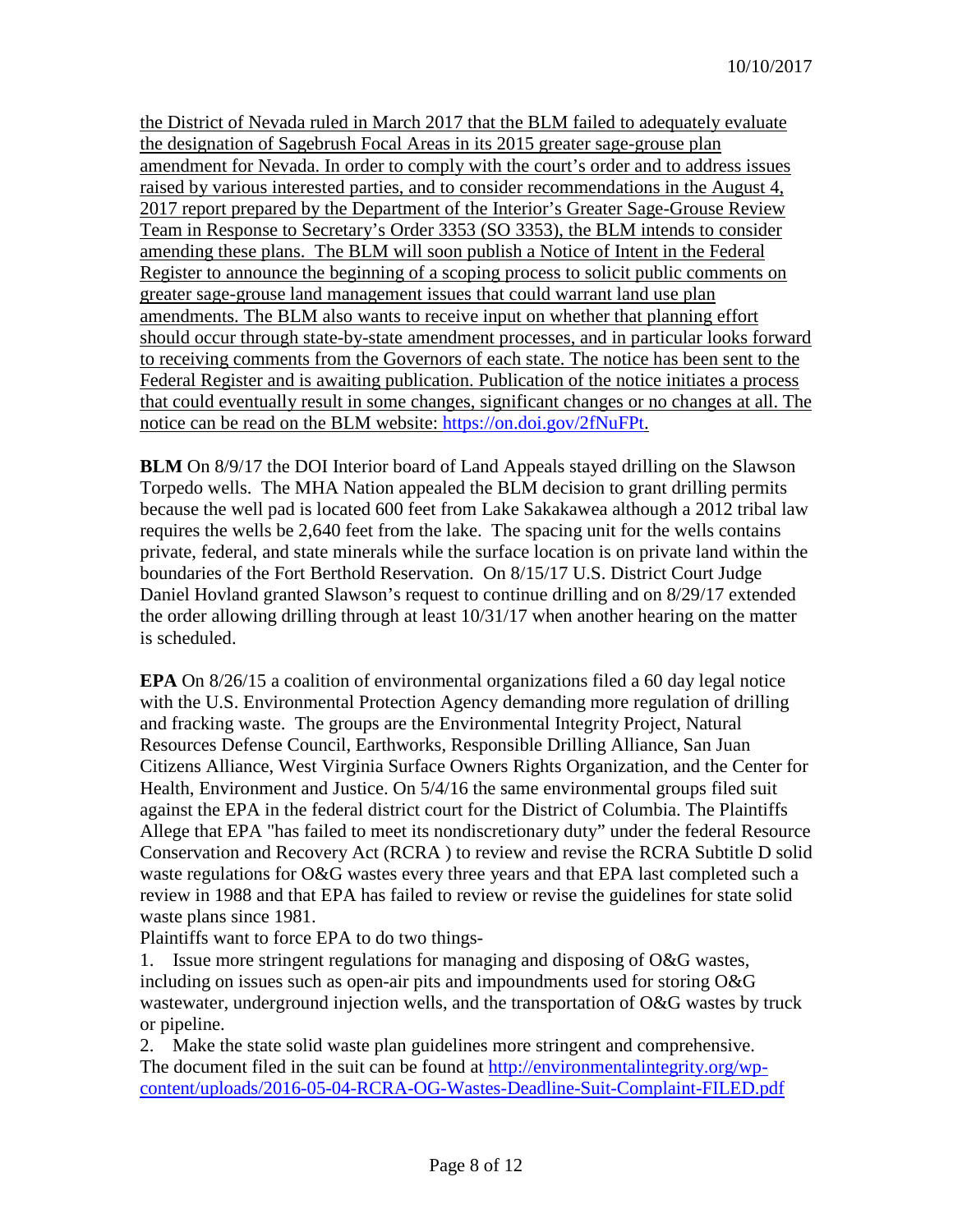On 6/30/16 North Dakota filed motions to intervene in order to prevent a sue and settle situation that would adversely impact state regulatory jurisdiction and to dismiss the case. Motions to Intervene were also filed by the Texas Railroad Commission, American Petroleum Institute, Independent Petroleum Association of America, and the association of Texas oil and gas producer/royalty owners (TIPRO). The plaintiffs and EPA each filed motions to oppose the motions to intervene. North Dakota filed a reply in support of its motion on 9/23/16. Late Friday afternoon 11/18/16 the U.S. District Court in Washington DC denied North Dakota and the two industry association's Motions to Intervene. The Court accepted the NGOs' statements in their briefs that all they asked for in their Complaint was a deadline for EPA to conduct a rulemaking, and concluded that none of the intervenors had demonstrated a sufficient "injury" to support standing in that context. On 12/23/16, EPA and the NGOs submitted a proposed consent decree to the Court that would settle the RCRA Subtitle D litigation. Unlike under the Clean Air Act, there is no statutory RCRA requirement that the proposed decree be published in the Federal Register or put out for public comment. NDIC has significant concerns about the proposed decree and submitted a letter to the court expressing those concerns. Since the court denied ND's motion to intervene, ND is not a party. The consent decree was approved Dec. 28 by U.S. District Judge John D. Bates. The EPA has agreed to review the regulations and by August 2019 either propose new rules or determine that new rules aren't necessary. This is a sue and settle deal. On 1/13/17 North Dakota filed an appeal of the decision(s), consent decree, and federal reimbursement of plaintiffs legal costs. As part of the appeal process, on 03/24/17 North Dakota filed a statement of issues and the other administrative filings: (1) Whether the District Court erred in denying North Dakota's motion to intervene in order to represent its sovereign interests in a case in which the Plaintiffs-Appellees seek to compel the U.S. Environmental Protection Agency ("U.S. EPA") to review and revise solid waste management regulations under Subtitle D of the Resource Conservation and Recovery Act. (2) Whether the District Court erred in concluding that North Dakota did not have Article III standing in this case. (3) Whether the District Court erred in concluding that North Dakota should be held to a different, and more stringent, standard for Article III standing than the Plaintiffs-Appellees. (4) Whether the District Court erred in entering a Consent Decree that violates Subtitle D of RCRA because it omits statutory non-discretionary duties with which U.S. EPA must comply, and would impose new non-discretionary duties on U.S. EPA that are not contained in the statute. North Dakota filed its opening appeal brief in the UNITED STATES COURT OF APPEALS FOR THE DISTRICT OF COLUMBIA CIRCUIT on 5/23/17. The EPA and the NGOs filed briefs 6/21/17 and North Dakota filed a reply brief 7/5/17. A date for oral arguments should be set soon.

**EPA** On 6/3/16 the final rule proposing a suite of changes to Clean Air Act permitting requirements for new and modified emissions sources in the oil and natural gas industry was published in the Federal Register. On 6/29/16 the NDIC decided to file a Petition for Review with the US Appeals Court for the District of Columbia to defend the state's sovereign jurisdiction over oil and gas regulation. Thirteen other states have joined this effort. North Dakota declined the standard offer to explore settlement through the court's mediation program.

The proposed actions and NDIC comments are as follows: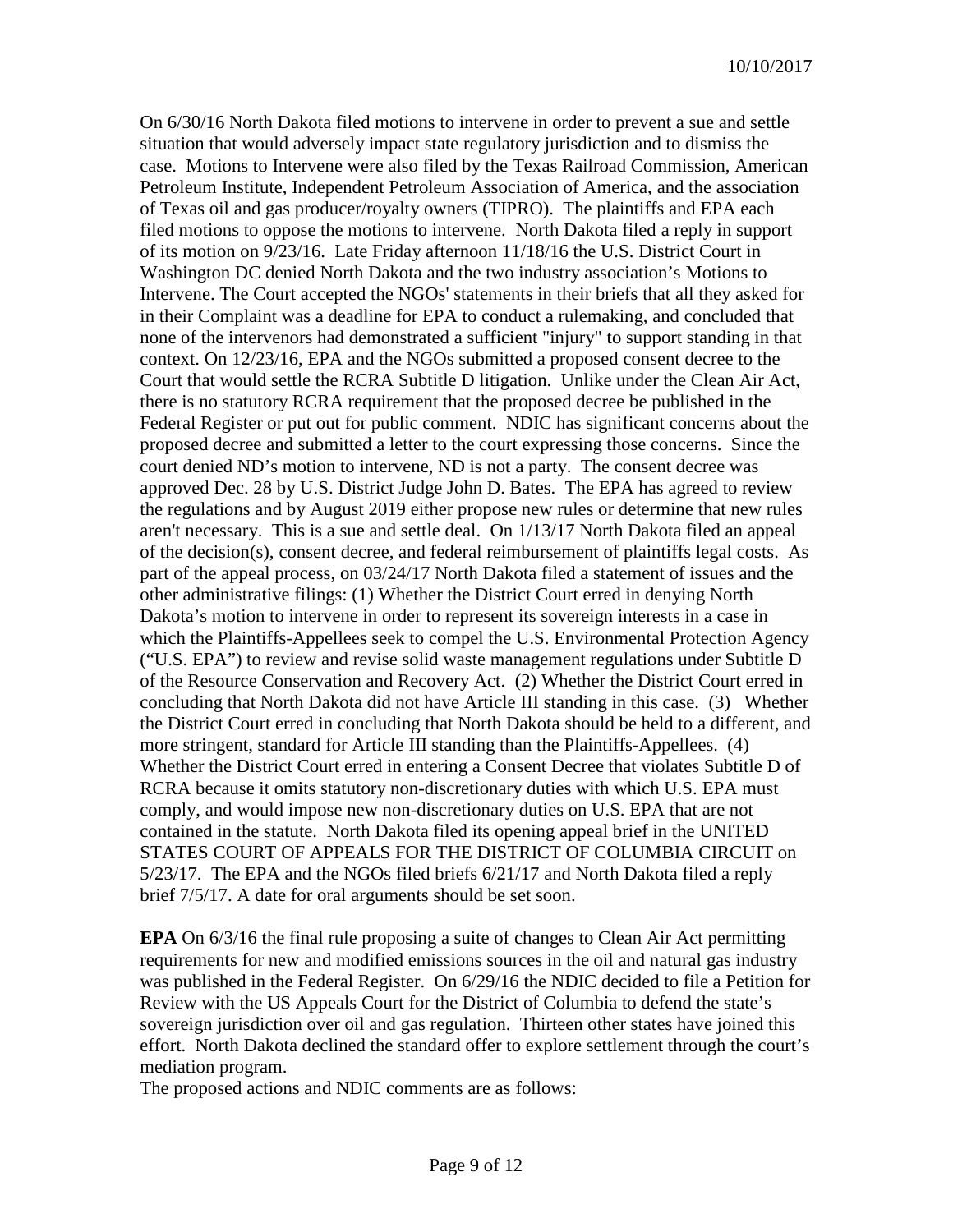o Proposed New Source Performance Standards – Docket ID number EPA-HQ-OAR-2010-0505. NDIC comments can be found at [http://www.nd.gov/ndic/ic-press/EPA-HQ-](http://www.nd.gov/ndic/ic-press/EPA-HQ-OAR-2010-0505.pdf)[OAR-2010-0505.pdf](http://www.nd.gov/ndic/ic-press/EPA-HQ-OAR-2010-0505.pdf)

o Draft Control Techniques Guidelines – Docket ID number: EPA-HQ-OAR-2015-0216. NDIC comments can be found at [http://www.nd.gov/ndic/ic-press/EPA-HQ-OAR-2015-](http://www.nd.gov/ndic/ic-press/EPA-HQ-OAR-2015-0216.pdf) [0216.pdf](http://www.nd.gov/ndic/ic-press/EPA-HQ-OAR-2015-0216.pdf)

o Proposed Source Determination Rule – Docket ID number: EPA-HQ-OAR-2013-0685. NDIC comments can be found at [http://www.nd.gov/ndic/ic-press/EPA-HQ-OAR-2013-](http://www.nd.gov/ndic/ic-press/EPA-HQ-OAR-2013-0685.pdf) [0685.pdf](http://www.nd.gov/ndic/ic-press/EPA-HQ-OAR-2013-0685.pdf)

o Proposed Federal Implementation Plan for Implementing Minor New Source Review Permitting in Indian Country – Docket ID number: EPA-HQ-OAR-2014-0606. NDIC comments can be found at [http://www.nd.gov/ndic/ic-press/EPA-HQ-OAR-2014-](http://www.nd.gov/ndic/ic-press/EPA-HQ-OAR-2014-0606.pdf) [0606.pdf.](http://www.nd.gov/ndic/ic-press/EPA-HQ-OAR-2014-0606.pdf)

North Dakota et al. and EPA have filed motions to govern further proceedings and briefing schedules. On 3/28/17 President Trump issued an executive order which in part directs "The Administrator shall review the final rule entitled "Oil and Natural Gas Sector: Emission Standards for New, Reconstructed, and Modified Sources," 81 Fed. Reg. 35824 (August 3, 2016), and any rules and guidance issued pursuant to it, for consistency with the policy set forth in section 1 of this order and, if appropriate, shall, as soon as practicable, suspend, revise, or rescind the guidance, or publish for notice and comment proposed rules suspending, revising, or rescinding those rules." On 4/7/17 EPA filed a motion to hold the cases in abeyance. On 6/8/17 the NGO environmental groups challenged EPA's August 5th decision to issue a 90 day stay of the Rule's upcoming implementation dates. The NGOs argue that EPA's justifications for its stay (onerous implementation costs and excessive state administrative burdens) of the Rule were already raised and rejected by EPA during EPA's original rulemaking and that the requirements of a "judicial stay" are not met. The NGO's action is a new case, filed in the D.C. Circuit. They have also filed an emergency motion asking the Court to immediately vacate EPA's decision. On August 3 the DC Circuit court issued a 2:1 decision granting the NGO petition and vacating EPA's 90 day stay of the rule. North Dakota filed an amicus brief in support of the EPA stay. On 7/13/17 the same DC Circuit court granted an EPA motion to recall the mandate and granting 14 days for then EPA to seek reconsideration or review by the full court. API and WVA along with other states filed petitions for rehearing en banc, but on 8/10/17 the entire DC Circuit issued an order denying the API and WVa et al States petitions. EPA now proposed a 2-year stay of certain provision in the oil and gas NSPS. North Dakota filed comments on 8/9/17 in support of the proposed 2-year stay.

**EPA** published an advanced notice of proposed rule-making to seek comments on the information that should be reported or disclosed for hydraulic fracturing chemical substances and mixtures and the mechanism for obtaining this information. The proposed rule-making is in response to a petition from Earthjustice and 114 other groups who are opposed to the use of the GWPC-IOGCC FracFocus website process of chemical disclosure and any type of trade secret protection for hydraulic fracturing fluid mixtures. These groups are requesting EPA regulation of chemical disclosure under the federal Toxic Substances Control Act. Thanks to all who provided comments in support of a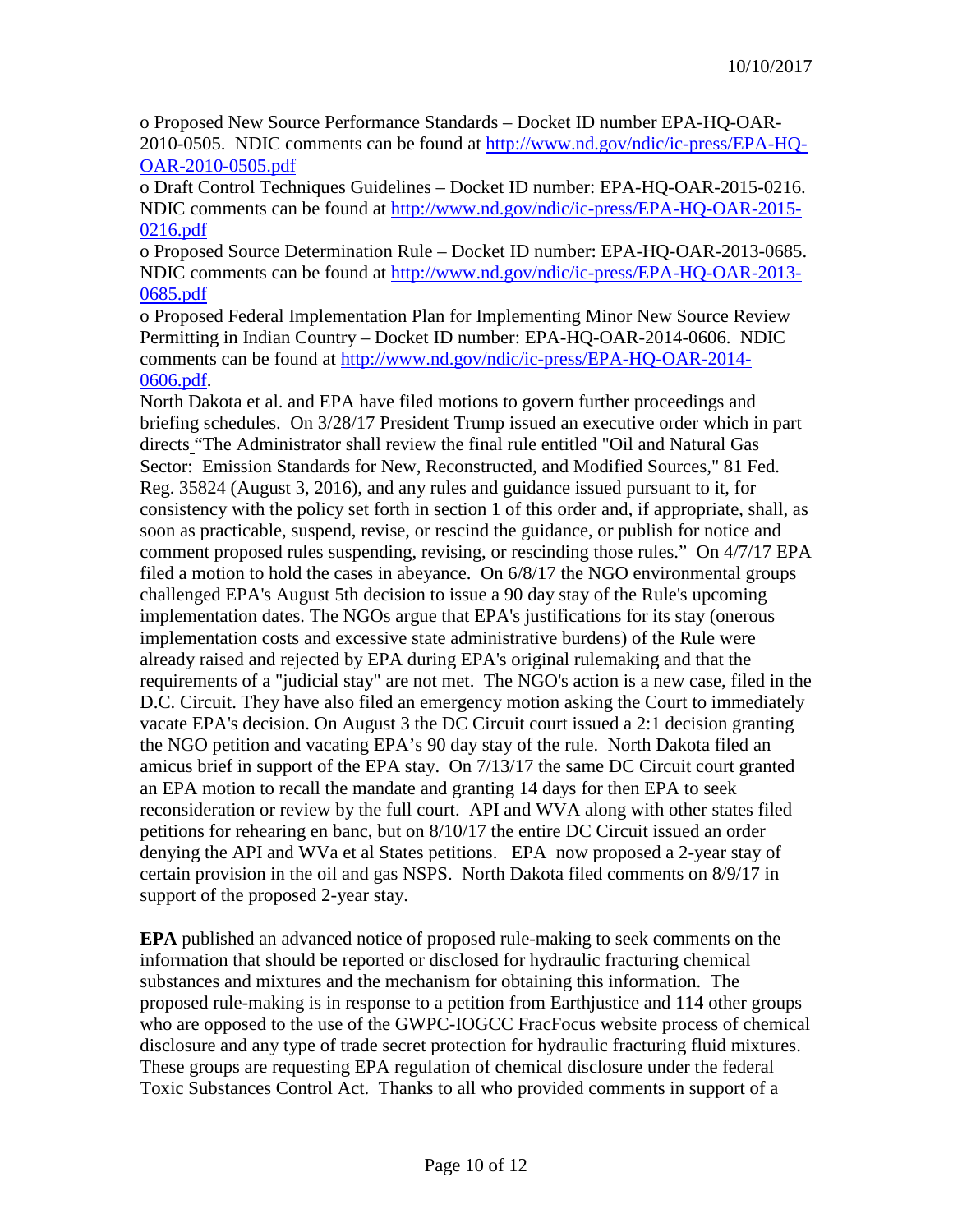"states first" policy. NDIC comments can be viewed at [http://www.nd.gov/ndic/ic](http://www.nd.gov/ndic/ic-press/DMR-frac714.pdf)[press/DMR-frac714.pdf](http://www.nd.gov/ndic/ic-press/DMR-frac714.pdf)

**EPA** Administrator, Gina McCarthy, and the Assistant Secretary of the Army (Civil Works), Jo Ellen Darcy, signed the "Waters of the United States" final rule on 05/27/2015. The final rule was published in the Federal Register 7/29/15 and became effective in 37 states on 8/28/15. North Dakota, Alaska, Arizona, Arkansas, Colorado, Idaho, Missouri, Montana, Nebraska, New Mexico, Nevada, South Dakota, and Wyoming filed a lawsuit in U.S. District Court, claiming the final rule would harm states as regulators of the waters and lands. On 8/27/15 Federal District Judge Erickson granted a preliminary injunction preventing enforcement of the rule in the 13 states. The North Dakota case will now be subject to appeal, but no schedule has been set at this time. NDIC comments can be viewed at [http://www.nd.gov/ndic/ic-press/WOTUS](http://www.nd.gov/ndic/ic-press/WOTUS-comments.pdf)[comments.pdf](http://www.nd.gov/ndic/ic-press/WOTUS-comments.pdf)

Texas, Mississippi and Louisiana filed a joint complaint in the U.S. District Court for the Southern District of Texas, charging that the rule is unconstitutional. Ohio and Michigan filed a complaint in the U.S. District Court for the Southern District of Ohio, alleging that the expansion of jurisdiction includes dry land. Georgia and eight other states (Alabama, Florida, Kansas, Kentucky, South Carolina, Utah, West Virginia and Wisconsin) filed suit in the U.S. District Court for the Southern District of Georgia, asking the court to vacate the rule and block its enforcement by injunction. On 10/9/15 the United States Court Of Appeals for the Sixth Circuit granted a nationwide stay of the WOTUS rule pending jurisdiction determinations. On 2/28/17 President Trump signed an executive order directing the EPA to take action, paving the way for the elimination of the rule. North Dakota plans to continue active participation in the litigation of this rule until the EPA takes final action eliminating the rule. On 6/27/17 The EPA and USACOE filed an official proposal to withdraw the rule and begin a replacement rulemaking process. The proposed rule was published in the Federal Register on 6/27/17. A group of North Dakota agencies filed comments supporting withdrawal of the rule and beginning the replacement process.

**PHMSA** Advance notice of proposed rulemaking (ANPRM)was announced  $1/10/17$ . SUMMARY: PHMSA is considering revising the Hazardous Materials Regulations (HMR) to establish vapor pressure limits for unrefined petroleum-based products and potentially all Class 3 flammable liquid hazardous materials that would apply during the transportation of the products or materials by any mode. PHMSA is currently assessing the merits of a petition for rulemaking submitted by the Attorney General of the State of New York regarding vapor pressure standards for the transportation of crude oil. The petition requests that PHMSA implement a Reid Vapor Pressure (RVP) limit less than 9.0 pounds per square inch (psi) for crude oil transported by rail. This rule making could substantially interfere with NDIC oil conditioning regulations. You can read about the NDIC regulations at [https://www.dmr.nd.gov/oilgas/2014Permitting\(2\).asp.](https://www.dmr.nd.gov/oilgas/2014Permitting(2).asp) NDIC submitted comments on 3/20/17 and the comment period closed on 5/19/17.

**USFWS** has made a decision to list the Dakota Skipper and Powershiek Skipperling to receive protection under the Endangered Species Act. Additional potential listing of